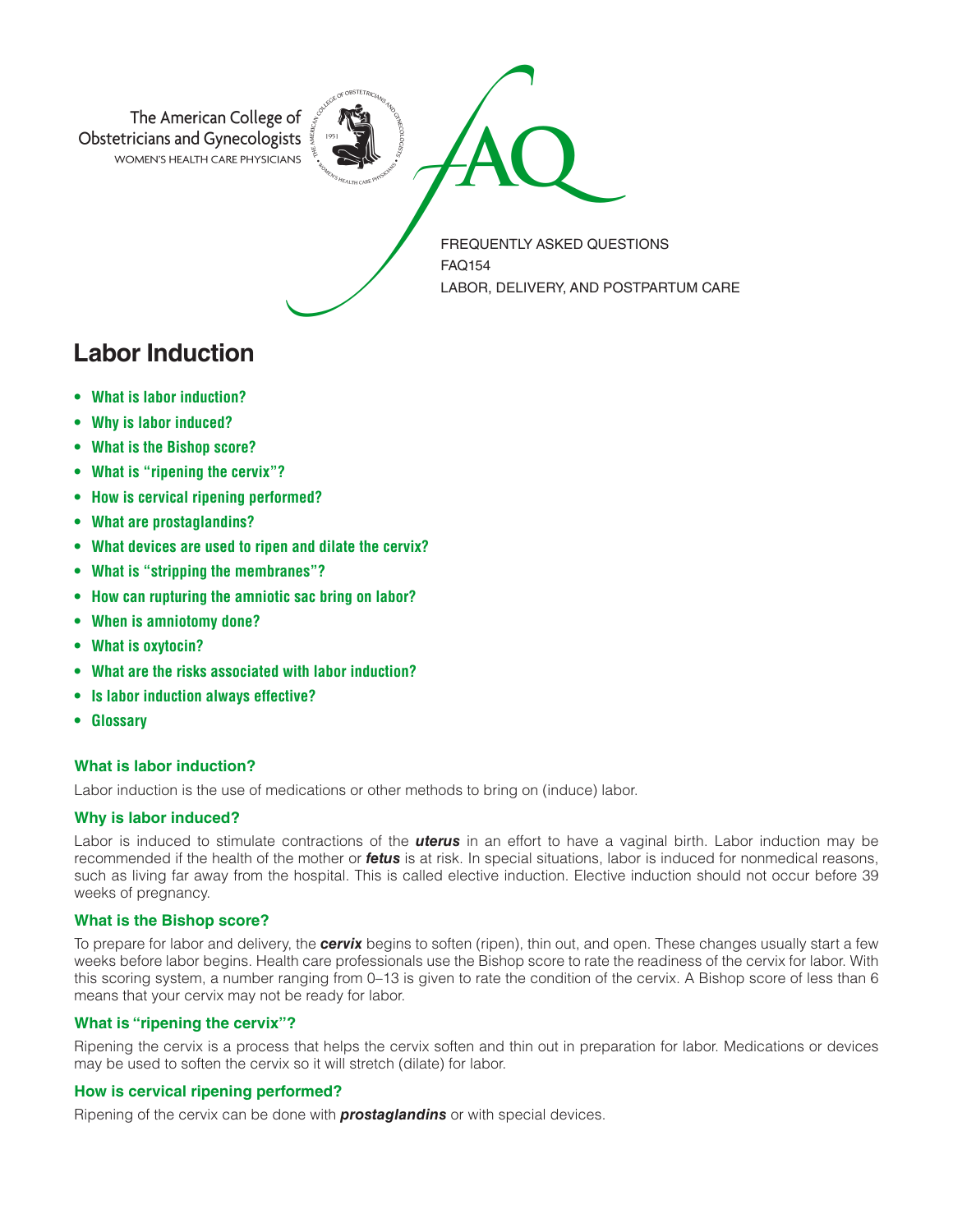# **What are prostaglandins?**

Prostaglandins are drugs that can be used to ripen the cervix. They are forms of chemicals produced naturally by the body. These drugs can be inserted into the vagina or taken by mouth. Some of these drugs are not used in women who have had a previous *cesarean delivery* or other uterine surgery to avoid increasing the possible risk of uterine rupture (tearing).

### **What devices are used to ripen and dilate the cervix?**

*Laminaria* (a substance that absorbs water) can be inserted to expand the cervix. A catheter (small tube) with an inflatable balloon on the end also can be inserted to widen the cervix.

### **What is "stripping the membranes"?**

Stripping the membranes is a way to induce labor. The health care professional sweeps a gloved finger over the thin membranes that connect the *amniotic sac* to the wall of your uterus. This action may cause your body to release prostaglandins, which soften the cervix and may cause contractions.

### **How can rupturing the amniotic sac bring on labor?**

Rupturing the amniotic sac can start contractions. It also can make them stronger if they have already begun. The health care professional makes a small hole in the amniotic sac with a special tool. This procedure, called an *amniotomy*, may cause some discomfort.

### **When is amniotomy done?**

Amniotomy is done to start labor when the cervix is dilated and thinned and the fetus's head has moved down into the pelvis. Most women go into labor within hours after the amniotic sac breaks (their "water breaks").

### **What is oxytocin?**

**Oxytocin** is a hormone that causes contractions of the uterus. It can be used to start labor or to speed up labor that began on its own. Contractions usually start about 30 minutes after oxytocin is given.

### **What are the risks associated with labor induction?**

With some methods, the uterus can be overstimulated, causing it to contract too frequently. Too many contractions may lead to changes in the fetal heart rate, *umbilical cord* problems, and other problems. Other risks of cervical ripening and labor induction include the following:

- Infection in the mother or fetus
- Uterine rupture
- Increased risk of cesarean birth
- Fetal death

Medical problems that were present before pregnancy or occurred during pregnancy may contribute to these complications.

# **Is labor induction always effective?**

Sometimes labor induction does not work. A failed attempt at induction may mean that you will need to try another induction or have a cesarean delivery. The chance of having a cesarean delivery is greatly increased for first-time mothers who have labor induction, especially if the cervix is not ready for labor.

# **Glossary**

**Amniotic Sac:** Fluid-filled sac in the mother's uterus in which the fetus develops.

**Amniotomy:** Artificial rupture of the amniotic sac.

**Cervix:** The lower, narrow end of the uterus at the top of the vagina.

*Cesarean Delivery:* Delivery of a baby through incisions made in the mother's abdomen and uterus.

**Fetus:** The stage of prenatal development that starts 8 weeks after fertilization and lasts until the end of pregnancy.

*Laminaria:* Slender rods made of natural or synthetic material that expands when it absorbs water; they are inserted into the opening of the cervix to widen it.

**Oxytocin**: A hormone made in a part of the brain called the hypothalamus that causes the uterus to contract and milk to be released into the milk ducts of the breast during breastfeeding. A synthetic form of oxytocin can be given as a drug to induce labor contractions or make them stronger.

*Prostaglandins:* Chemicals that are made by the body that have many effects, including causing the muscle of the uterus to contract, usually causing cramps.

**Umbilical Cord:** A cord-like structure containing blood vessels that connects the fetus to the placenta.

*Uterus:* A muscular organ located in the female pelvis that contains and nourishes the developing fetus during pregnancy.